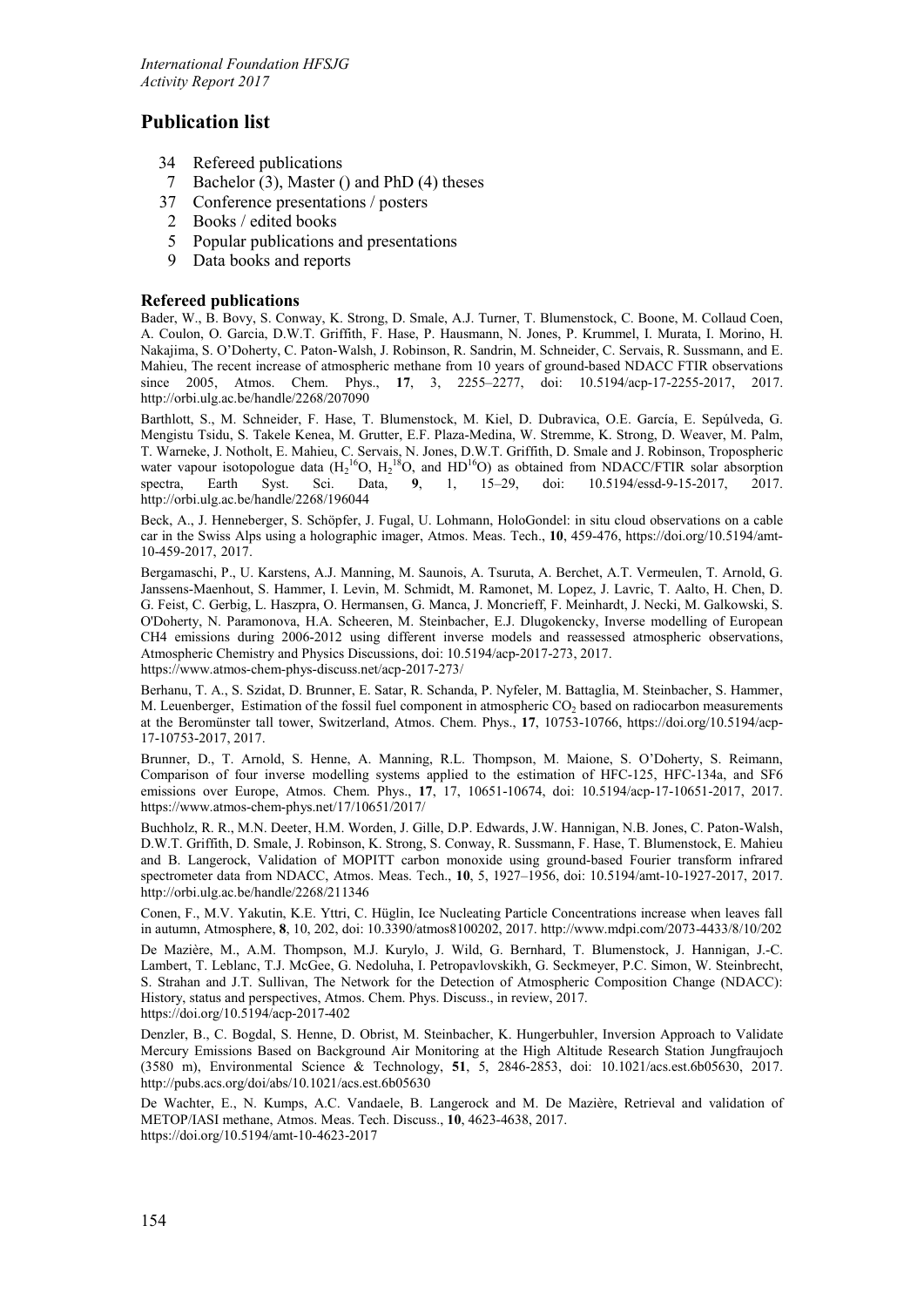Frege, C., F. Bianchi, U. Molteni, J. Tröstl, H. Junninen, S. Henne, M. Spila, E. Herrmann, M.J. Rossi, M. Kulmala, C.R. Hoyle, U. Baltensperger, J. Dommen, Chemical characterization of atmospheric ions at the high altitude research station Jungfraujoch (Switzerland), Atmos. Chem. Phys., **17**, 4, 2613-2629, doi: 10.5194/acp-17- 2613-2017, 2017. http://www.atmos-chem-phys.net/17/2613/2017/

Graven, H., C.E. Allison, D.M. Etheridge, S. Hammer, R.F. Keeling, I. Levin, H.A.J. Meijer, M. Rubino, P.P. Tans, C.M. Trudinger, B.H. Vaughn and J.W.C. White, Compiled records of carbon isotopes in atmospheric CO<sub>2</sub> for historical simulations in CMIP6, Geoscientific Model Development, **10**, No 12, 4405-4417, doi: 10.5194/gmd-10-4405-2017, 2017. https://www.geosci-model-dev.net/10/4405/2017/gmd-10-4405-2017-assets.html

Graziosi, F., J. Arduini, F. Furlani, U. Giostra, P. Cristofanelli, X. Fang, O. Hermansse, C. Lunder, G. Maenhout, S. O'Doherty, S. Reimann, N. Schmidbauer, M.K. Vollmer, D. Young, M. Maione, European emissions of the powerful greenhouse gases hydrofluorocarbons inferred from atmospheric measurements and their comparison with annual national reports to UNFCCC, Atmos. Environ., **158**, 85–97, doi: 10.1016/j.atmosenv.2017.03.029, 2017. http://doi.org/10.1016/j.atmosenv.2017.03.029

Harris, E., L. Emmenegger, J. Mohn, Using Isotopic Fingerprints to Trace Nitrous Oxide in the Atmosphere, Highlights of Analytical Sciences in Switzerland, Chimia*,* **71**, 46, doi:10.2533/chimia.2017.46, 2017.

Henneberg, O., J. Henneberger and U. Lohmann, Formation and Development of Orographic Mixed-Phase Clouds, J. Atmos. Sci., **74**, 3703–3724, https://doi.org/10.1175/JAS-D-16-0348.1, 2017.

Lacher, L., U. Lohmann, Y. Boose, A. Zipori, E. Herrmann, N. Bukowiecki, M. Steinbacher, Z.A. Kanji, The Horizontal Ice Nucleation Chamber (HINC): INP measurements at conditions relevant for mixed-phase clouds at the High Altitude Research Station Jungfraujoch, Atmos. Chem. Phys., **17**, 24, 15199-15224, doi: 10.5194/acp-17- 15199-2017, 2017. https://www.atmos-chem-phys.net/17/15199/2017/

Lejeune, B., E. Mahieu, M.K. Vollmer, S. Reimann, P.F. Bernath, C.D. Boone, K.A. Walker, C. Servais, Optimized approach to retrieve information on atmospheric, carbonyl sulfide (OCCS) above the Jungfraujoch station and change in its abundance since 1995, Journal of Quantitative Spectroscopy & Radiative Transfer, **186**, 81-95, doi: 10.1016/j.jqsrt.2016.06.001, 2017. doi: 10.1016/j.jqsrt.2016.06.001, 2017. http://www.sciencedirect.com/science/article/pii/S0022407316300899

Lunn, J., Cosmic Muons Reveal the Land Hidden Under Ice, Geophys. Res. Lett., **98**, doi: 10.1029/2017EO074207, 2017. https://doi.org/10.1029/2017EO074207

Mahieu, E., W. Bader, B. Bovy, P. Demoulin, O. Flock, B. Franco, B. Lejeune, M. Prignon, G. Roland and C. Servais, Surveillance de l'atmosphère terrestre depuis la station du Jungfraujoch: une épopée liégeoise entamée voici plus de 65 ans!, Bull. la Société Géographique Liège, **68** (Hommage au Professeur Michel Erpicum), 119– 130, 2017. http://popups.ulg.ac.be/0770-7576/index.php?id=4592&file=1

Mahieu, E., B. Lejeune, B. Bovy, C. Servais, G.C. Toon, P.F. Bernath, C.D. Boone, K.A. Walker, S. Reimann, M.K. Vollmer, S. O'Doherty, Retrieval of HCFC-142b (CH3CClF2) from ground-based high-resolution infrared solar spectra: Atmospheric increase since 1989 and comparison with surface and satellite measurements, Journal of Quantitative Spectroscopy & Radiative Transfer, **186**, 96-105, doi: 10.1016/j.jqsrt.2016.03.017, 2017. http://www.sciencedirect.com/science/article/pii/S0022407316300723

Nishiyama, R., A. Ariga, T. Ariga, S. Käser, A. Lechmann, D. Mair, P. Scampoli, M. Vladymyrov, A. Ereditato, F. Schlunegger, First measurements of ice-bedrock interface of alpine glaciers by cosmic muon radiography, Geophys. Res. Lett., 6244-6251, doi: 10.1002/2017GL073599, 2017. Res. Lett., 6244-6251, doi: 10.1002/2017GL073599, http://onlinelibrary.wiley.com/doi/10.1002/2017GL073599/abstract

Olsen, K. S., K. Strong, K.A. Walker, C.D. Boone, P. Raspollini, J. Plieninger, W. Bader, S. Conway, M. Grutter, J.W. Hannigan, F. Hase, N. Jones, M. de Mazière, J. Notholt, M. Schneider, D. Smale, R. Sussmann and N. Saitoh, Comparison of the GOSAT TANSO-FTS TIR CH<sub>4</sub> volume mixing ratio vertical profiles with those measured by ACE-FTS, ESA MIPAS, IMK-IAA MIPAS, and 16 NDACC stations, Atmos. Meas. Tech., **10**, 10, 3697–3718, doi: 10.5194/amt-10-3697-2017, 2017. https://www.atmos-meas-tech.net/10/3697/2017/

Oney, B., N. Gruber, S. Henne, M. Leuenberger, D. Brunner, A CO-based method to determine the regional biospheric signal in atmospheric CO2, Tellus Series B – Chemical and Physical Meteorology, **69**, doi: 10.1080/16000889.2017.1353388, 2017. http://www.tandfonline.com/doi/full/10.1080/16000889.2017.1353388

Phillips, M., A. Haberkorn, H. Rhyner, Snowpack characteristics on steep frozen rock slopes, Cold Regions Science and Technology, **141**, 54-65, doi: 10.1016/j.coldregions.2017.05.010, 2017. https://doi.org/10.1016/j.coldregions.2017.05.010

Poltera, Y., G. Martucci, M.C. Coen, M. Hervo, L. Emmenegger, S. Henne, D. Brunner, A. Haefele, PathfinderTURB: an automatic boundary layer algorithm. Development, validation and application to study the impact on in situ measurements at the Jungfraujoch, Atmos. Chem. Phys., **17**, 16, 10051-10070, doi: 10.5194/acp-17-10051-2017, 2017. https://www.atmos-chem-phys.net/17/10051/2017/

Schlenczek, O., J.P. Fugal, G. Lloyd, K.N. Bower, T.W. Choularton, M. Flynn, J. Crosier, S. Borrmann, Microphysical Properties of Ice Crystal Precipitation and Surface-Generated Ice Crystals in a High Alpine Environment in Switzerland, Journal of Applied Meteorology and Climatology, **56**, 2, 433-453, doi: 10.1175/jamc-d-16-0060.1, 2017. http://dx.doi.org/10.1175/JAMC-D-16-0060.1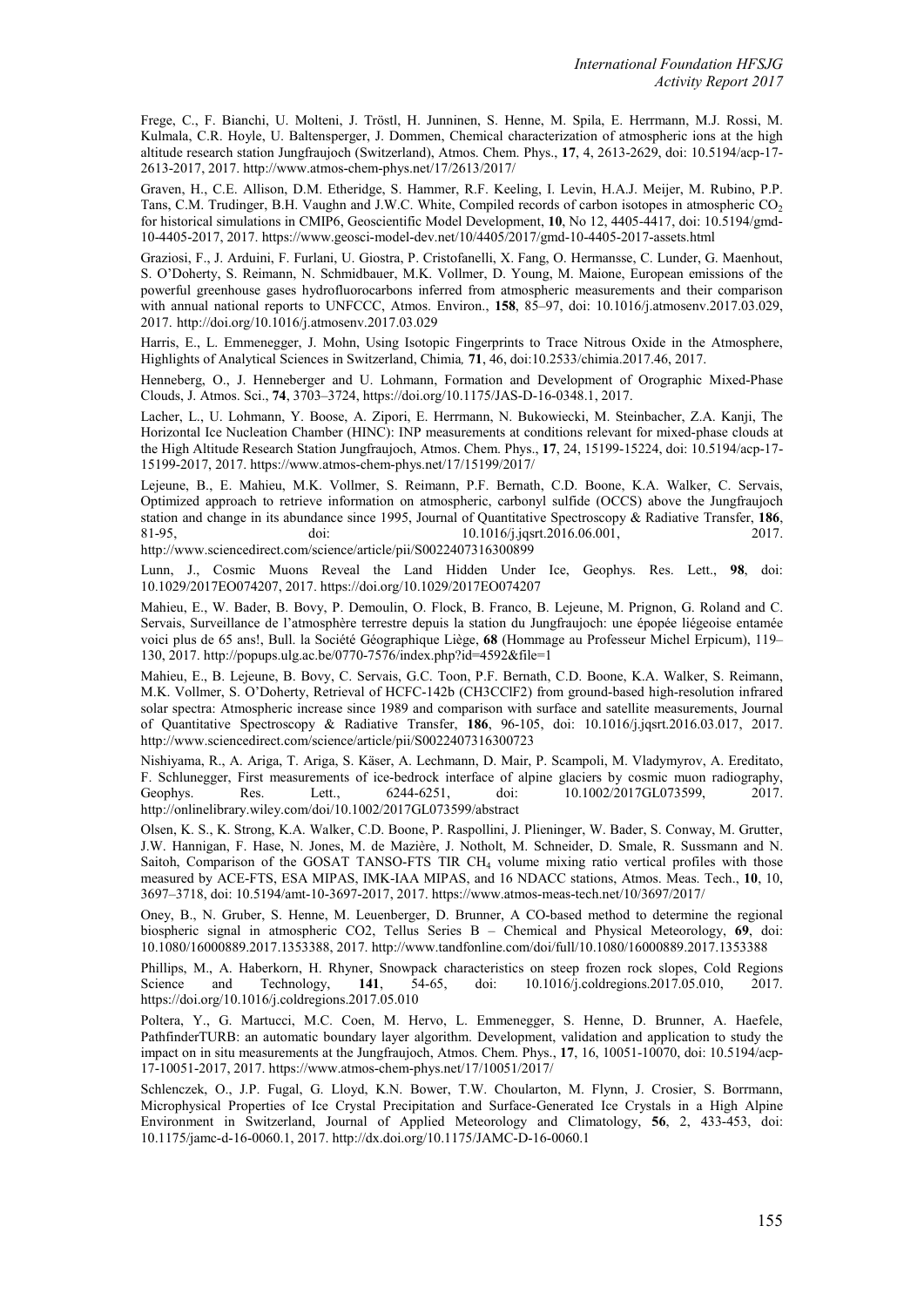Schmale, J., S. Henning, et al., Collocated observations of cloud condensation nuclei, particle size distributions, and chemical composition, Nature – Scientific Data, **4**, Art. Number 170003, doi: 10.1038/sdata.2017.3, 2017. http://www.nature.com/articles/sdata20173

Schmidt, S., J. Schneider, T. Klimach, S. Mertes, L. Schenk, P. Kupiszewski, J. Curtius, S. Borrmann, Online single particle analysis of ice particle residuals from mountain-top mixed-phase clouds using laboratory derived particle type assignment, Atmos. Chem. Phys., **17**, 1, 575-594, doi: 10.5194/acp-17-575-2017, 2017. http://www.atmos-chem-phys.net/17/575/2017/

Schultz, M.G., S. Schröder, O. Lyapina, O. Cooper, I. Galbally, I. Petropavlovskikh, E. von Schneidemesser, H. Tanimoto, Y. Elshorbany, M. Naja, R.J. Seguel, U. Dauert, P. Eckhardt, S. Feigenspan, M. Fiebig, A.G. Hjellbrekke, Y.-D. Hong, P.C. Kjeld, H. Koide, G. Lear, D. Tarasick, M. Ueno, M. Wallasch, D. Baumgardner, M.-T. Chuang, R. Gillett, M. Lee, S. Molloy, R. Moolla, T. Wang, K. Sharps, J.A. Adame, G. Ancellet, F. Apadula, P. Artaxo, M.E. Barlasina, M. Bogucka, P. Bonasoni, L. Chang, A. Colomb, E. Cuevas, M. Cupeiro, A. Degorska, A. Ding, M. Fröhlich, M. Frolova, H. Gadhavi, F. Gheusi, S. Gilge, M.Y. Gonzalez, V. Gros, S.H. Hamad, D. Delmig, D. Henriques, O. Hermansen, R. Holla, J. Hueber, U. Im, D.A. Jaffe, N. Komala, D. Kubistin, K.-S. Lam, T. Laurila, H. Lee, I. Levy, C. Mazzoleni, L. Mazzoleni, A. McClure-Begley, M. Mohamad, M. Murovec, M. Navarro-Comas, F. Nicodim , D. Parrish, K.A. Read, N. Reid, L. Ries, P. Saxena, J.J. Schwab, Y. Scorgie, I. Senik, P. Simmonds, V. Sinha, A.I. Skorokhod, G. Spain, W. Spangl, R. Spoor, S.R. Springston, K. Steer, M. Steinbacher, E. Suharguniyawan, P. Torre, T. Trickl, L. Weili, R. Weller, X. Xiaobin, L. Xue, M. Zhiqiang, Tropospheric Ozone Assessment Report: Database and Metrics Data of Global Surface Ozone Observations, Elementa, **5**, 58, https://doi.org/10.1525/elementa.244, 2017.

Steinbrecht, W., L. Froidevaux, R. Fuller, R. Wang, J. Anderson, C. Roth, A. Bourassa, D. Degenstein, R. Damadeo, J. Zawodny, S. Frith, R. McPeters, P. Bhartia, J. Wild, C. Long, S. Davis, K. Rosenlof, V. Sofieva, K. Walker, N. Rahpoe, A. Rozanov, M. Weber, A. Laeng, T. von Clarmann, G. Stiller, N. Kramarova, S. Godin-Beekmann, T. Leblanc, R. Querel, D. Swart, I. Boyd, K. Hocke, N. Kämpfer, E. Maillard Barras, L. Moreira, G. Nedoluha, C. Vigouroux, T. Blumenstock, M. Schneider, O. García, N. Jones, E. Mahieu, D. Smale, M. Kotkamp, J. Robinson, I. Petropavlovskikh, N. Harris, B. Hassler, D. Hubert and F. Tummon, An update on ozone profile trends for the period 2000 to 2016, Atmos. Chem. Phys., **17**, 17, 10675–10690, doi: 10.5194/acp-17-10675-2017, 2017. http://orbi.ulg.ac.be/handle/2268/214214

Stopelli, E., F. Conen, C. Guilbaud, J. Zopfi, C. Alewell, C.E. Morris, Ice nucleators, bacterial cells and Pseudomonas syringae in precipitation at Jungfraujoch, Biogeosciences, **14**, 5, 1189-1196, doi: 10.5194/bg-14- 1189-2017, 2017. http://www.biogeosciences.net/14/1189/2017/

Tzompa-Sosa, Z. A., E. Mahieu, B. Franco, C.A. Keller, A.J. Turner, D. Helmig, A. Fried, D. Richter, P. Weibring, J. Walega, T.I. Yacovitch, S.C. Herndon, D.R. Blake, F. Hase, J.W. Hannigan, S. Conway, K. Strong, M. Schneider and E.V. Fischer, Revisiting global fossil fuel and biofuel emissions of ethane, J. Geophys. Res. Atmos., **122**, 4, 2493–2512, doi: 10.1002/2016JD025767, 2017. http://orbi.ulg.ac.be/handle/2268/210081

Yuan, Y., L. Ries, H. Petermeier, M. Steinbacher, A.J. Gomez-Pelaez, M.C. Leuenberger, M. Schumacher, T. Trickl, C. Couret, F. Meinhardt, A. Menzel, Adaptive Baseline Finder, a statistical data selection strategy to identify atmospheric CO2 baseline levels and its application to European elevated mountain stations, Atmospheric Measurement Techniques Discussion, https://doi.org/10.5194/amt-2017-316, 2017.

#### **Theses**

Beck, A., Observing the microstructure of orographic clouds with HoloGondel, PhD Thesis, ETH Zürich, 2017.

Frank, F., Charakterisierung des Eiskeimzählers FINCH, PhD Thesis, Goethe-University, Frankfurt/M., 2017.

Henneberg, O., Orographic mixed-phase clouds in the Swiss Alps - occurrence, persistence and sensitivity, PhD Thesis, ETH Zürich, 2017.

Imhof, S., Abschätzung des schweizerischen CO<sub>2</sub> Flusses mit der Radon-Tracer-Methode anhand von gemessenen CO2- und Radonkonzentrationen auf dem Jungfraujoch, BSc thesis, University of Basel, 2017.

Lacher, L., Measurements of Ice Nucleating Particles at the High Altitude Research Station Jungfraujoch, PhD Thesis, ETH Zürich, 2017.

Sartorius, O., Vergleich von Eiskeimpopulationen nördlich und südlich der Alpen, BSc Thesis, University of Basel, 2017.

Wolf, J., Atmosphärische Eiskeimkonzentration auf dem Jungfraukoch während der INUIT/CLACE-Kampagne 2017, B.Sc. Thesis, Goethe-University, Frankfurt/M., 2017.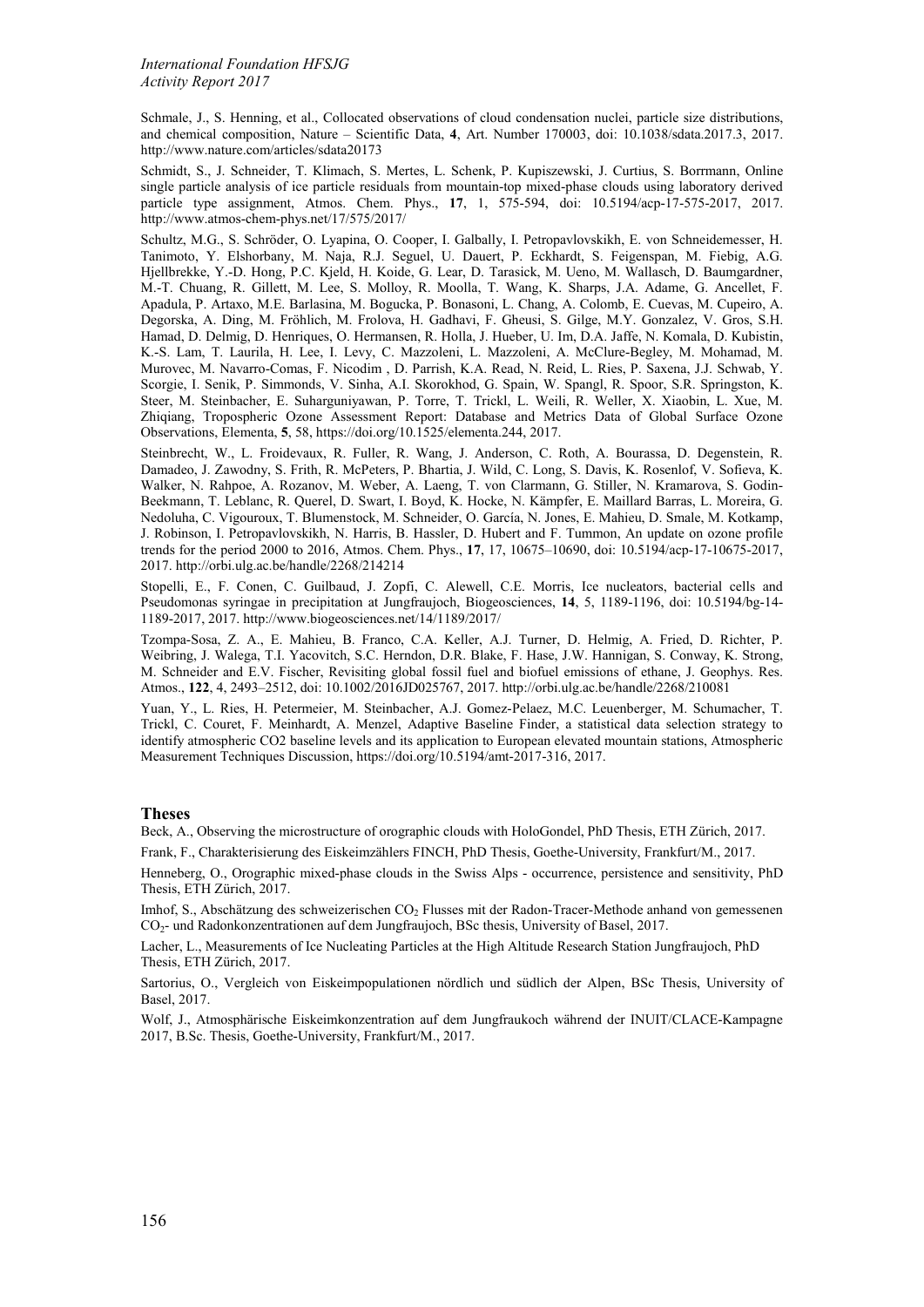#### **Conference presentations / Posters**

Affolter, S., M. Steinbacher, J. Lauper, M. Leuenberger, M. Schibig, T. Berhanu, High altitude CO<sub>2</sub> measurements at the Jungfraujoch (Switzerland): Comparison between the Sphinx (3570 m a.s.l.) and East Ridge (3690 m a.s.l.), 10<sup>th</sup> International Carbon Dioxide Conference, Interlaken, Switzerland, August 21-24, 2017.

Berhanu, T.A., S. Szidat, D. Brunner, E. Satar, R. Schanda, P. Nyfeler, M. Battaglia, M. Steinbacher, S. Hammer, M. Leuenberger, Estimation of the fossil-fuel component in atmospheric CO2 based on radiocarbon measurements at the Beromünster tall tower, Switzerland, Abstract Volume 15<sup>th</sup> Swiss Geoscience Meeting, Davos, Switzerland, November 17-18, 2017.

Bianchi, F., New particle formation around the globe: From laboratory experiments to the Everest Base Camp (Arne Richter Award Lecture for OYS), European Geophysical Union 2017, Vienna, Austria, April 23 – 28, 2017.

Bianchi, F., H. Junninen, A. Bigi, P. Bonasoni, S. Buenrostro Mazon, L. Dada, J. Dommen, C. Frege, C.R. Hoyle, P. Laj, K. Lehtipalo, J. Kontkanen, A. Marinoni, U. Molteni, M. Riva, V. Sinclair, K. Sellegri, C. Yan, D.R. Worsnop, U. Baltensperger, M. Kulmala, The Himalayan aerosol factory: the chemistry of new particle formation, European Aerosol Conference 2017, Zurich, Switzerland, August 27 – September 1, 2017.

Brockmann, E. et al., National Report of Switzerland, EUREF-Symposium, Wroclaw, Poland, May 17-19, 2017.

Brockmann, E., S. Lutz, D. Ineichen, S. Schaer, Multi-GNSS developments for the EPN and for the Swiss networks, EUREF-Symposium, Wroclaw, Poland, May 17-19, 2017.

Brockmann, E., S. Lutz, D. Ineichen, S. Schaer, Impact of Multi-GNSS analysis on precise geodetic applications, IAG-IASPEI scientific Assembly, Kobe, Japan, July 30 – August 4, 2017.

Brockmann, E., swisstopo Report for EGVAP 2017, EGVAP expert meeting, De Bilt, Netherlands, November 28- 29, 2017.

Burri, S., M. Steinbacher, L. Merbold, L. Hörtnagl, M. Leuenberger, L. Emmenegger, R. Zweifel, N. Buchmann and the ICOS-CH Consortium, Integrated Carbon Observation System Switzerland - ICOS-CH: The Swiss Contribution to a Pan-European Environmental Research Infrastructure, Swiss Global Change Day, Bern, Switzerland, April 11, 2017.

Henneberger, J., A. Beck, F. Ramelli and U. Lohmann, Observation of orographic clouds in alpine terrain with a holographic imager (HOLIMO), ACPM2017, Gotemba, Japan, November 6-10, 2017.

Imhof, S., M. Steinbacher and F. Conen, Large-scale  $CO_2$  flux estimated from  $CO_2$  and  $^{222}$ Rn measurements on Jungfraujoch, 15th Swiss Geoscience Meeting, Davos, Switzerland, November 17-18, Abstract booklet Session 12, 486, 2017.

Lacher, L., U. Lohmann, E. Herrmann, A. Zipori, M. Steinbacher and Z. A. Kanji, Free tropospheric ice nucleating particle concentrations at the High Altitude Research Station Jungfraujoch, 3<sup>rd</sup> BACCHUS Annual Meeting, Zurich, Switzerland, January 10-12, 2017.

Lacher, L., U. Lohmann, E. Herrmann, A. Zipori, M. Steinbacher and Z. A. Kanji, Ice nucleating particles at the High Altitude Research Station Jungfraujoch, Atmospheric Ice Nucleation Conference – Focus Meeting 9, Leeds, U.K., January 16-17, 2017.

Lacher, L., E. Gute, E. Herrmann, J.P.D. Abbatt, L. Lohmann and Z. A. Kanji, Ice nucleating particle measurements during the INUIT/CLACE 2017 field campaign at the High Altitude Research Station Jungfraujoch, 5th workshop Microphysics of Ice Clouds, Vienna, Austria, April 22-23, 2017.

Lacher, L., P.J. DeMott, E. Levin, K. Suski, Y. Boose, A. Zipori, E. Herrmann, N. Bukowiecki, M. Gysel, M. Steinbacher, E. Gute, J.P.D. Abbatt, U. Lohmann and Z. A., Kanji, Measurements of ice nucleating particle concentrations at 242 K in the free troposphere, AGU fall meeting, New Orleans, USA, December 11-15, 2017.

Lechmann, A., D. Mair, A. Ariga, T. Ariga, A. Ereditato, S. Käser, R. Nishiyama, P. Scampoli, M. Vladymyrov, F. Schlunegger, Geological constraints for muon tomography: The world beyond standard rock, European Geosciences Union, General Assembly, Vienna, Austria, April 23-28, 2017, Geophysical Research Abstracts, 19, EGU2017-5100, 2017.

Lehtipalo, K., U. Baltensperger, M. Kulmala, Nano-CAVa project – formation of clusters from atmospheric vapours, Proceedings of 'the Center of Excellence in Atmospheric Sciences (CoE ATM) - From Molecular and Biological Processes to the Global Climate' Annual Meeting 2017, Editors: Päivi Haapanala, Anna Lintunen, Joonas Enroth and Markku Kulmala, 2017.

Leuenberger, M., M. Schibig, U. Carstens, C. Rödenbeck, T. Berhanu, 10-years of combined  $CO_2$  and  $O_2$ measurements at two remote sites of Jungfraujoch, Switzerland and Puy de Dôme, France, 10th International Carbon Dioxide Conference, Interlaken, Switzerland, August 21-25, 2017.

Mair, D., A. Lechmann, N. Akcar, F. Schlunegger, Quantifying the erosional mechanisms of steep headwalls: the case of the Eiger (Central Swiss Alps), European Geosciences Union, General Assembly, Vienna, Austria, April 23-28, 2017, Geophysical Research Abstracts, 19, EGU2017-12165, 2017.

Mair, D., A. Lechmann, F. Schlunegger, How to build the Eiger: Surface expression of litho-tectonic preconditioning, European Geosciences Union, General Assembly, Vienna, Austria, April 23-28, 2017, Geophysical Research Abstracts, 19, EGU2017-8932, 2017.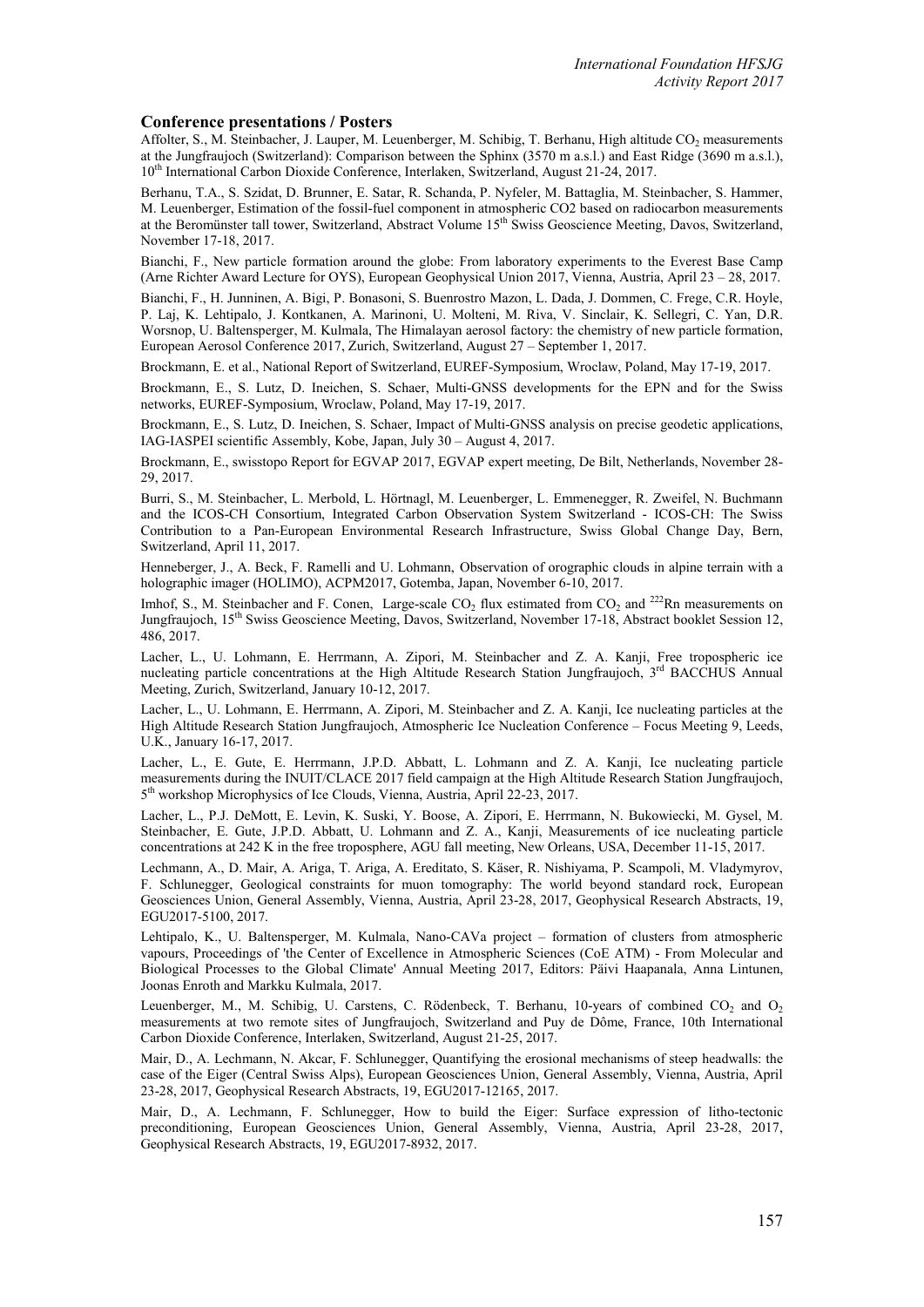*International Foundation HFSJG Activity Report 2017*

Müller, M., B. Tuzson and L. Emmenegger, Analysis of high resolution isotopic signatures of  $CO<sub>2</sub>$  at the high altitude site Jungfraujoch in the period 2008-2016, EGU, Vienna, Austria, April 23-28, 2017. http://meetingorganizer.copernicus.org/EGU2017/EGU2017-12251.pdf

Müller, M., B. Tuzson, S. Henne and L. Emmenegger, In-situ long-term record of CO<sub>2</sub> isotopic signatures using high-precision laser spectroscopy, 10<sup>th</sup> International Carbon Dioxide Conference, Interlaken, Switzerland, August 21-25, 2017.

Nishiyama, R., A. Ariga, T. Ariga, S. Käser, A. Lechmann, D. Mair, P. Scampoli, M. Vladymyrov, A. Ereditato, F. Schlunegger, Bedrock topography beneath uppermost part of Aletsch glacier, Central Swiss Alps, revealed from cosmic-ray muon radiography, European Geosciences Union, General Assembly, Vienna, Austria, April 23-28, 2017, Geophysical Research Abstracts, 19, EGU2017-7723, 2017.

Reimann, S., M.K. Vollmer, D. Brunner, L. Emmenegger, A. Manning, P.L. DeCola, O. Tarasova, Towards a Novel Integrated Approach for Estimating Greenhouse Gas Emissions in Support of International Agreements, NOAA ESRL Global Monitoring Conference, Boulder, Colorado, USA, May 23–24, 2017.

Reimann, S., Evolution and Observations of Ozone Depleting Substances, Symposium for the 30<sup>th</sup> Anniversary of the Montreal Protocol, Paris, France, September 19–20, 2017.

Schneider, J., S. Mertes, A. Roth, S. Schmidt, H. Clemen, T. Klimach, O. Eppers, F. Köllner and S. Borrmann, Single particle analysis of residues from cloud droplets and ice crystals, European Aerosol Conference (EAC), Zurich, Switzerland, August 27 - September 1, 2017.

Schott, T., D. Breitinger, J. Moser, U. Muntwyler and E. Schüpbach, Robustness of the PV Installations at Mont Soleil and Jungfraujoch (2001-14), Poster at the SCCER-FURIES Annual Conference 2017, Swiss Tech Convention Center, EPFL Lausanne, Lausanne, Switzerland, November 2, 2017.

Steinbacher, M., Updates from ICOS RI Committee, Atmospheric Monitoring Station Assembly Atmospheric Thematic Centre, Scientific Advisory Board, ICOS-CH National Meeting, Davos, Switzerland, November 17, 2017.

Steinbacher, M., S.A. Wyss, C. Hueglin, S. Reimann, M. Leuenberger, L. Emmenegger, Integrated observing systems in support of greenhouse gas emission reductions, VAO Symposium 2017, Bolzano, Italy, March 28-30, 2017.

Steinbacher, M., S. Wyss, B. Tuzson, L. Emmenegger, Greenhouse Gas Measurements at Jungfraujoch, ICOS-CH National Meeting, Davos, Switzerland, November 17, 2017.

Steinbacher, M., S.A. Wyss, A. Vermeulen, L. Emmenegger, Harmonization of atmospheric greenhouse gas observations in Europe, Swiss Geoscience Meeting, Davos, Switzerland, November 18, 2017.

Suess, E, J.E. Sonke, L.H.E. Winkel, Selenium speciation in rainwater from high altitude locations, Oral presentation, Se2017, Stockholm, Sweden, August 13-17, 2017.

Suess, E, J.E. Sonke, L.H.E. Winkel, Sulfur, selenium and iodine speciation in rainwaters from high altitude locations, Oral Presentation, ICOBTE 2017, Zurich, Switzerland, July 16-20, 2017.

Suess, E., Speziierung mariner (Spuren)elemente (Se, I, Br, S) in Regenwässern, 19th ICP-QQQ user meeting, Agilent Technologies, Waldbronn, Germany, September 21-22, 2017.

Suess, E., Analyse von Se-, S-, Br-, und I-Spezies im Regenwasser mittels LC-ICP-QQQ, Metrohm IC user meeting, Metrohm AG, Zofingen, Switzerland, May 4, 2017.

Vollmer, M.K., M. Rigby, C.M. Trudinger, L. P. Steele, J. Mühle, S. Henne, S. Park, AGAGE+ Team, On the Emissions of HCFCs and CFCs Potentially Related to HFC Production, NOAA ESRL Global Monitoring Conference, Boulder, Colorado, USA, May 23–24, 2017.

Yilmaz, A., H. Denizli and M. Iori, Correlation Study Of Cosmic Ray Rate With Solar Activity, Turkish Physical Society's 33th International Physics Congress (Oral), Bodrum, Turkey, September 6-10, 2017.

#### **Books / edited books**

Cziczo, D. J., L. Ladino, Y. Boose, Z. A. Kanji, P. Kupiszewski, S. Lance, S. Mertes and H. Wex, Chapter 8: Measurements of ice nucleating particles and ice residuals. Ice formation and evolution in clouds and precipitation: Measurement and modeling challenges, AMS Meteorological Monographs, precipitation: Measurement and modeling 58, 2013, and Monographs, AMS Measurement and modeling **58**, 8.1-8.13, doi: 10.1175/AMSMONOGRAPHS-D-16-0008.1, 2017. http://journals.ametsoc.org/doi/abs/10.1175/AMSMONOGRAPHS-D-16-0008.1

Hill, T.C.J., P. DeMott, F. Conen, and O. Möhler, *Impacts of bioaerosols on atmospheric ice nucleation processes*. In: Delort, A.-M. and P. Amato, *Microbiology of Aerosols*, Wiley, ISBN: 978-1-119-13228-8, pp. 197- 220, 2017.